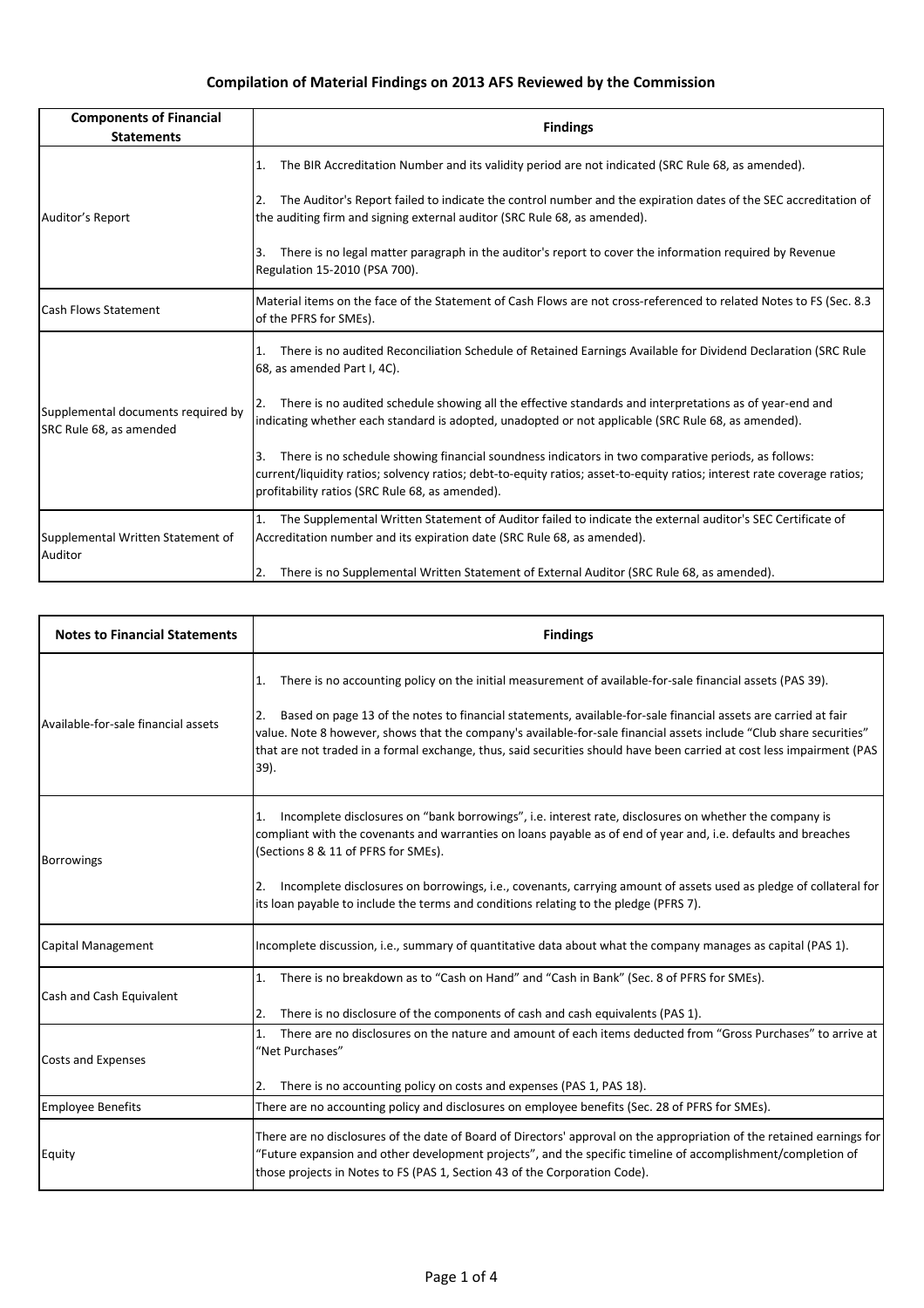| <b>Financial Assets</b>          | 1. Note 2 states that "Trade receivables are carried at original invoice price less any allowance for doubtful<br>accounts". This is not in accordance with Sec. 11.14 which requires debt instruments to be measured at amortized<br>cost using the effective interest method.                                                                  |
|----------------------------------|--------------------------------------------------------------------------------------------------------------------------------------------------------------------------------------------------------------------------------------------------------------------------------------------------------------------------------------------------|
|                                  | 2. There are no accounting policies on derecognition and impairment of financial assets (Sec. 11 of PFRS for<br>SMEs).                                                                                                                                                                                                                           |
|                                  | There is no accounting policy on subsequent measurement on Financial assets (Sec. 11 of PFRS for SMEs).<br>3.                                                                                                                                                                                                                                    |
| <b>Financial Liabilities</b>     | 1. There is no accounting policy on financial liabilities (Sec. 11 of PFRS for SMEs.)                                                                                                                                                                                                                                                            |
|                                  | 2. There is no explanatory note on "Due to Shang Grand Tower Corp." despite materiality of the amount (Sec. 11 of<br>PFRS for SMEs).                                                                                                                                                                                                             |
| <b>Financial Risk Management</b> | Considering the adopted financial framework, the disclosure in Note 4 on financial risk management is not<br>1.<br>necessary (SRC Rule 68, as amended)                                                                                                                                                                                           |
|                                  | There is no quantitative analysis on interest rate risk (PFRS 7).<br>2.                                                                                                                                                                                                                                                                          |
| <b>Income Taxes</b>              | There is no disclosure of the numerical reconciliation of beginning and ending balance of deferred tax liability in<br>Note 12 (PAS 12).                                                                                                                                                                                                         |
| Inventories                      | The accounting policy on measurement of inventories in page 7, i.e., cost, is not in accordance with the<br>1.<br>prescribed measurement basis of "lower of cost and net realizable value" under PAS 2.                                                                                                                                          |
|                                  | Note 17 indicates "other inventory adjustments" on raw materials and finished goods amounting to P151,780<br>2.<br>and P1,348,120, respectively, however, there is no explanatory note on such adjustments (PAS 2, PAS 1).                                                                                                                       |
|                                  | 3. Incomplete disclosures on "inventories", i.e., impairment losses recognized or reversed in the profit and loss<br>(PAS 2)                                                                                                                                                                                                                     |
| <b>Investment Property</b>       | There is no accounting policy on subsequent measurement of Investment Property (Sec. 16 of PFRS for SMEs).                                                                                                                                                                                                                                       |
| Leases                           | 1. Incomplete disclosures on "leases", i.e., general description of leasing arrangement, minimum lease payments<br>receivable at the end of the reporting period for each of the following periods a) not later than one year; b) later<br>than one year and not later than five years; and c) later than five years (Sec. 20 of PFRS for SMEs). |
|                                  | There are no accounting policy and disclosures on leases (Sec. 20 of PFRS for SMEs)<br>2.                                                                                                                                                                                                                                                        |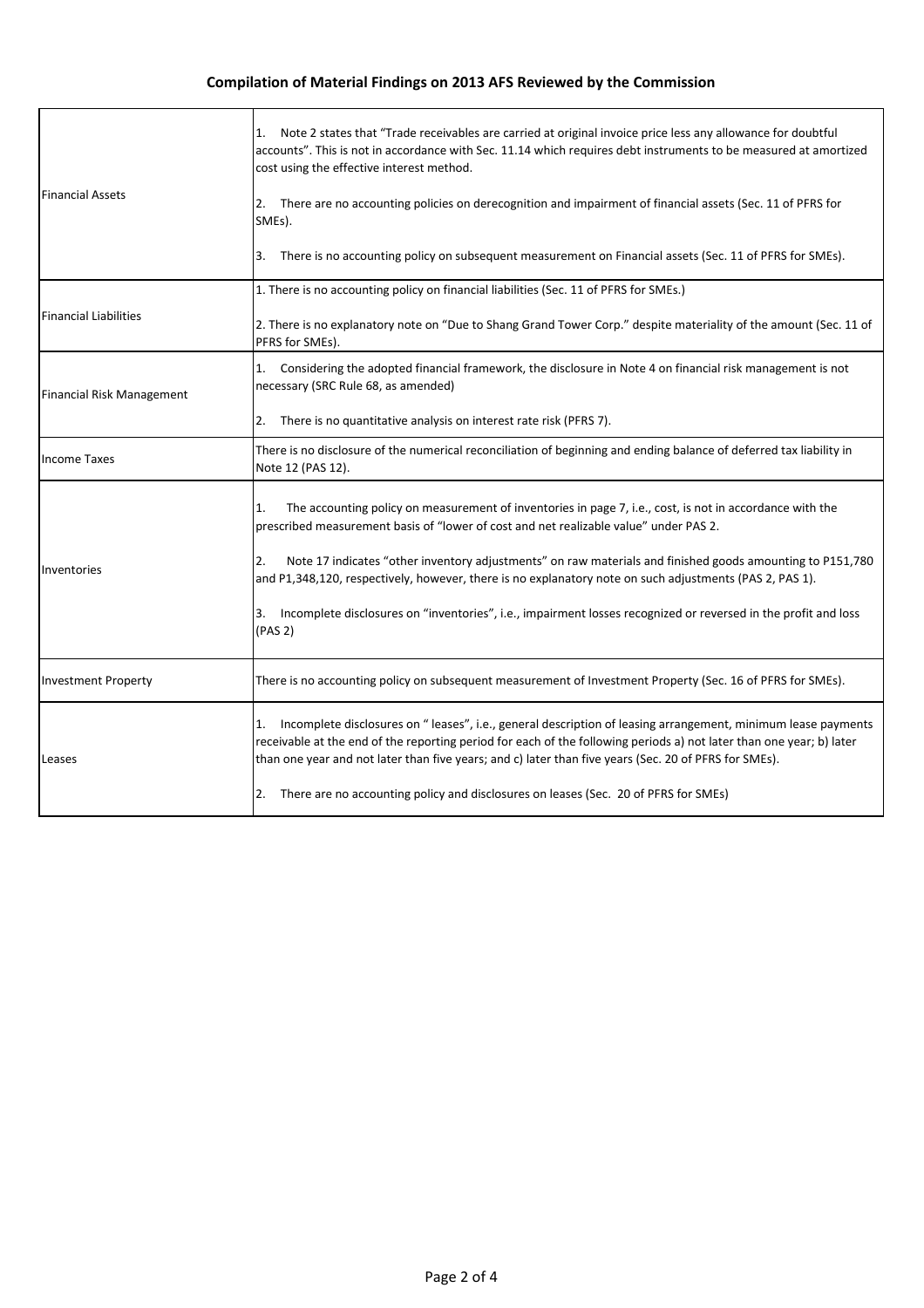| Liabilities            | 1. There are no disclosures on "Trust receipts payable" (PAS 1, PFRS 7).<br>2. Incomplete disclosures on "Loans payable", i.e., maturity dates, covenants and warranties and whether or not<br>these were complied with as of year-end, any collateral given and/or restriction that the debt instrument imposes<br>on the entity (paragraph 112c of PAS 1, paragraphs 18 and 19, PFRS 7).<br>There is no accounting policy on "Loans payable" (Section 11, PFRS for SMEs).<br>3.<br>Note 11 merely states that "other payables consists of deposits from customers", it does not contain<br>information on the terms and transactions related to the deposits (Sections 8 and 11 of PFRS for SMEs)<br>5. Per page 13, the financial liabilities are initially measured at fair value. PAS 39 however, requires initial<br>measurement of financial liabilities at fair value plus transaction costs that are directly attributable to the issue of<br>the financial liabilities.<br>There is no disclosure of the terms and conditions on "Deposits held in trust" in Note 18 (PAS 39, PFRS 7).<br>6.<br>There are no accounting policies on the initial and subsequent measurement of liabilities (Section 11, PFRS for<br>7.<br>SMEs).<br>Incomplete disclosures on Notes Payable, i.e., description of the account, maturity dates, interest rates applied,<br>8.<br>whether secured or unsecured (PFRS 7, PAS 1).<br>9. Incomplete disclosures on other current liabilities, i.e., nature and amount of each item comprising "accounts<br>payable-others" (Section 8 and 11 of PFRS for SMEs)                                                                                                                                                                                                                                                                                                                                                                                                                                                                                        |
|------------------------|-------------------------------------------------------------------------------------------------------------------------------------------------------------------------------------------------------------------------------------------------------------------------------------------------------------------------------------------------------------------------------------------------------------------------------------------------------------------------------------------------------------------------------------------------------------------------------------------------------------------------------------------------------------------------------------------------------------------------------------------------------------------------------------------------------------------------------------------------------------------------------------------------------------------------------------------------------------------------------------------------------------------------------------------------------------------------------------------------------------------------------------------------------------------------------------------------------------------------------------------------------------------------------------------------------------------------------------------------------------------------------------------------------------------------------------------------------------------------------------------------------------------------------------------------------------------------------------------------------------------------------------------------------------------------------------------------------------------------------------------------------------------------------------------------------------------------------------------------------------------------------------------------------------------------------------------------------------------------------------------------------------------------------------------------------------------------------------------|
| Property and Equipment | 1. There are no accounting policies on the initial measurement and derecognition of property, plant and<br>equipment (PAS 16).<br>There is no accounting policy on the initial recognition of "Property and equipment" (PAS 16).<br>2.<br>3. There is no disclosure of the existence of restrictions on title and carrying amounts of property and equipment<br>used as collateral for liabilities (Section 17.32, PFRS for SMEs).<br>4. Based in Note 8, major repairs were capitalized which is in contrary to the accounting policy adopted per Note 2<br>which states that expenditures for repairs and maintenance are charged to expense as incurred.<br>Based on page 6, PE are subsequently measured at "cost less accumulated depreciation, amortization and any<br>5.<br>impairment in value". This is inconsistent with the recognition of "Revaluation surplus" which shows that the<br>company used the revaluation model (PAS 16).<br>Note 15 (c) indicates that revaluation surplus of land was based on bank's appraisal and increases of values by<br>6.<br>the Assessor's Office. While that of the building was revalued in 2005 in the amount of P60.092 Million due to the<br>increases in the value of construction materials. Both methods are not acceptable basis of fair value pursuant to<br>PAS 16.<br>Incomplete disclosures on the following with regards to the revaluation of PPE:<br>7.<br>The methods and significant assumptions applied in estimating the items' fair value;<br>а.<br>The extent to which the items' fair values were determined directly by reference to observable prices in an<br>b.<br>active market or recent market transactions on arm's length terms or were estimated using other valuation<br>techniques;<br>For each revalued class of PPE, the carrying amount that would have been recognized had the assets been<br>c.<br>carried under the cost model; and<br>The revaluation surplus, indicating the change for the period and any restrictions on the distribution of the<br>d.<br>balance to shareholders (PAS 16). |